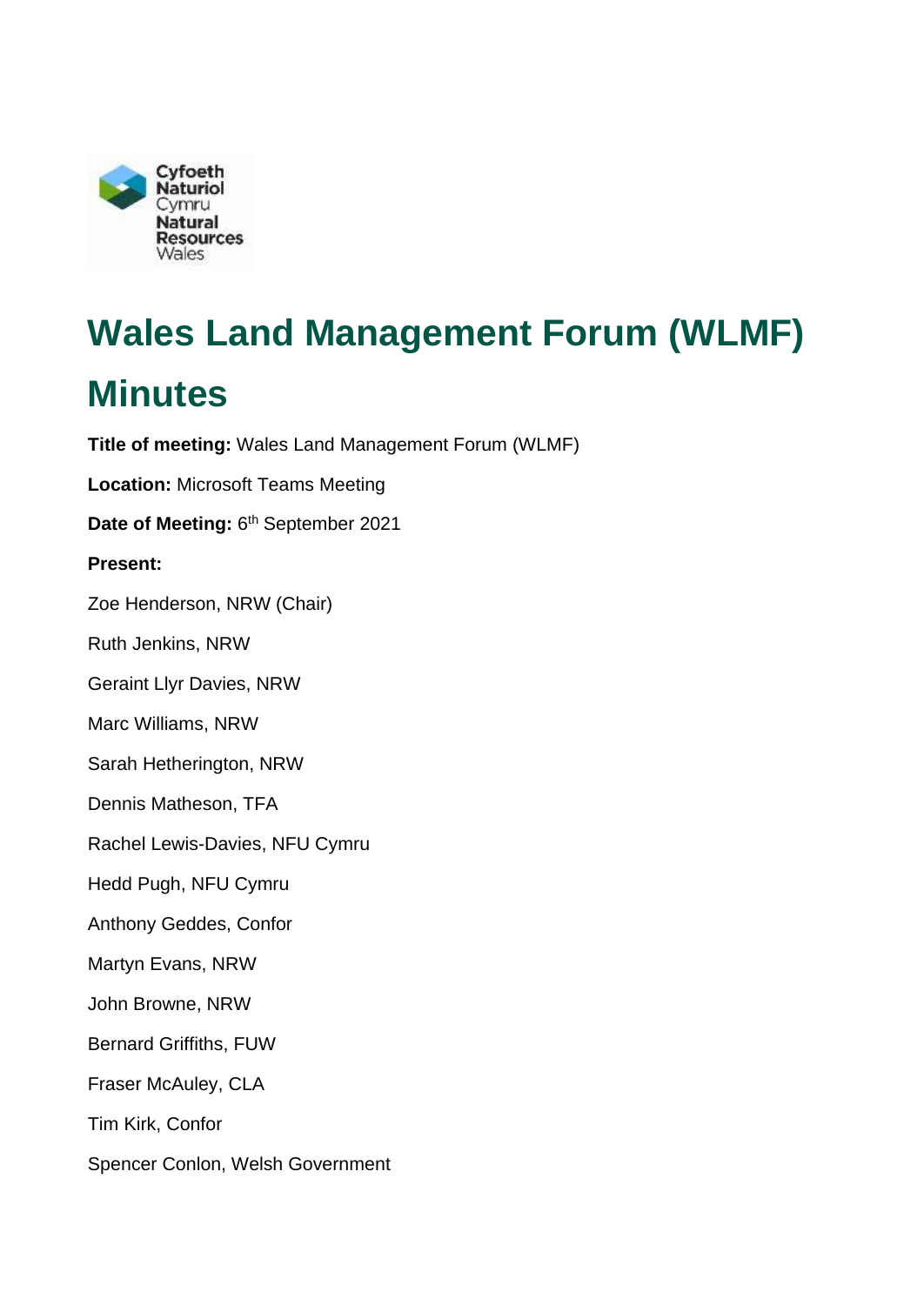#### **Additional Attendees Present:**

Paul Dann, NRW (Item 3 only)

#### **Secretariat(s):**

Bronwen Martin, NRW

#### **Apologies:**

Bob Vaughan, NRW

Vicky Jones, Welsh Government

Ceri Davies, NRW

Steve Ormerod, NRW

## **Item 1 Introductions, Apologies and Declaration of Interest**

- 1. The Chair welcomed all to the Microsoft Teams meeting noting apologies.
- 2. No declarations of interest were raised in respect of Agenda items to be considered.
- 3. The group were reminded that the meeting was being recorded for the purpose of capturing the minutes and the digital file will be deleted once the meeting minutes have been compiled.

## **Item 2 Minutes from the last meeting and any matters arising**

- 4. The Group reviewed the minutes from the June 2020 meeting and approved as a true be translated and published on the NRW website record. Zoe mentioned that she had some minor amendments which have been sent to Bronwen. Once the meeting minutes have been reviewed and formally agreed they will
- 5. Bronwen Martin, NRW shared her screen and the group reviewed the Action Log.
- 6. The Chair asked the members if they have anything to discuss regarding the information in the Update Paper. No comments were received.

## **Item 3 Illegal Off-roading**

- 7. The Chair welcomed Paul Dann, NRW to the meeting to lead a discussion regarding the increase in illegal off-roading activities encountered across Wales. Zoe encouraged members to participate in the conversation around this topic.
- 8. Paul is a Land Management Team Leader in the operational side of NRW. Paul manages the Welsh Government Woodland Estate and the NNR Estate across parts of mid-Wales. Illegal motorised access is an increasing problem on NRW managed land, neighbouring land, and partner's land. The demand is far greater than can be accommodated on legal routes. Deliberate illegal motorised access is causing problems for different user groups, impacting on other recreational users and requiring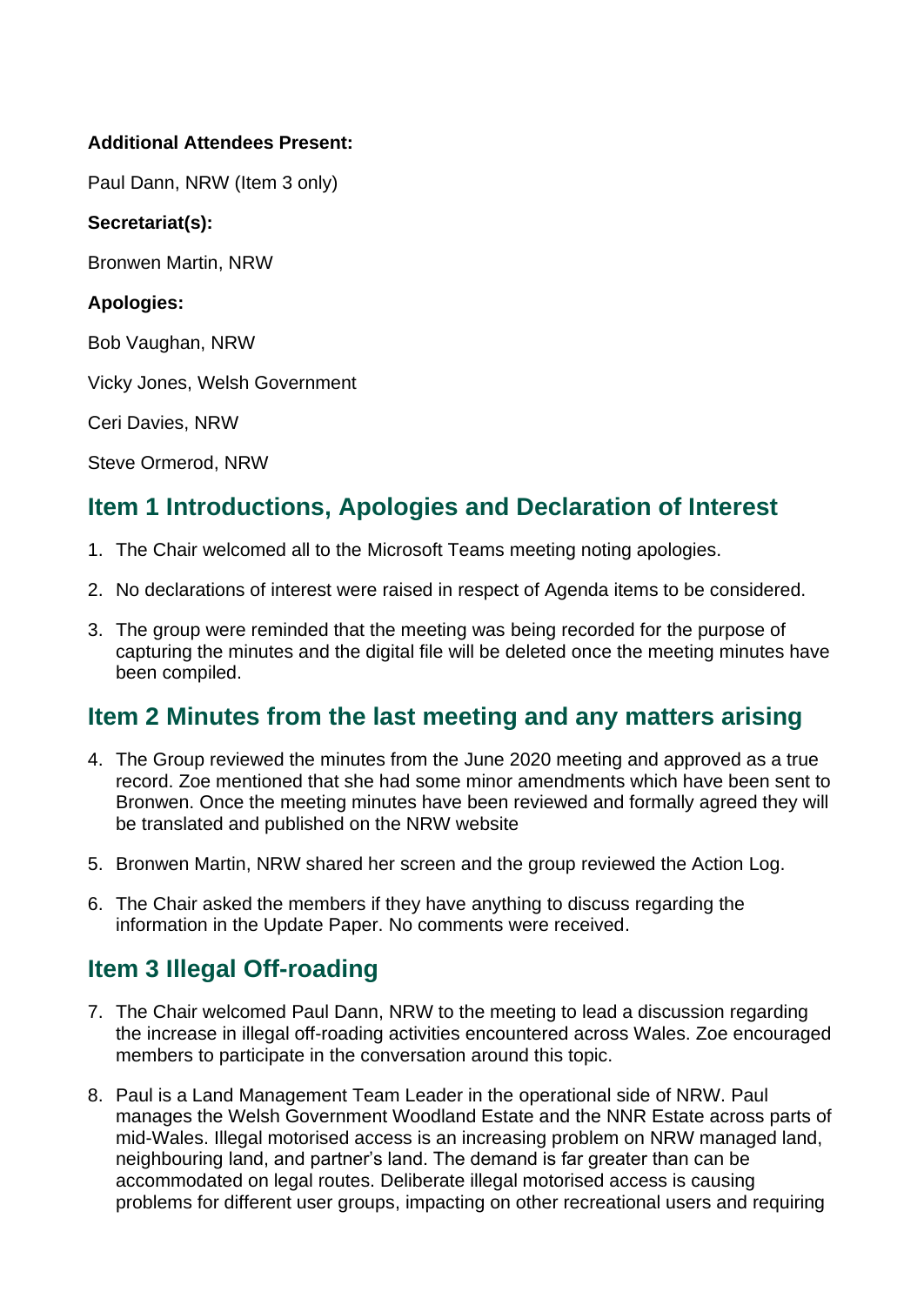significant amount of resources to manage. Paul said lockdown changed people's perspective on this and there was a lot of media coverage regarding the topic. NRW have received support from the Police in combatting problems relating to illegal motorised access.

Paul mentioned there issues around existing legal rights of way. Off-roaders can legally go on Unclassified County Roads (UCRs), but these are sometimes hard to determine on maps. Other routes for public access can also raise questions around legitimate access for off-roaders.

 with Police by carrying out joined operations. NRW have introduced more infrastructure organisers to try to communicate with their members. Although, many of the people Wales off-road motor steering group to advocate continued support and they have Paul said that NRW saw an upsurge in illegal off-roading complaints following lockdown last spring and subsequent lockdown releases. Security patrols were introduced in some areas across Wales, targeting areas of particular concern. NRW have linked up at some sites including barriers and fencing to limit some off-road access. However, Paul said it is almost impossible to keep motorbikes out as people will just cut fences and gates. Colleagues have also installed trail cameras to monitor the problem and understand the numbers. NRW have also contacted some motor sport clubs and event encountered have come far afield from places like Liverpool, Manchester, and Leeds, which makes communicating with the user group difficult. NRW have also worked with advocated for robust enforcement.

- way which is the difficulty. Dennis was pleased to hear that NRW are having conversations with clubs because some of them have some say in the activities of their 9. Dennis Matheson, TFA recognised that this is an issue seen right across Wales and noted that the frequency of illegal off-roading has particularly increased recently. Dennis explained that some of the tracks these people use near him are legal rights of members (e.g. the use of codes of practice). Dennis mentioned that he is aware that many people travel great distanced to use their off-road vehicles in Wales. Dennis mentioned that there are some who advertise themselves as guides or route leaders but often end up leave their group to ride around the countryside. Dennis suggested that educating these users will be the best option to improve this problem.
- 10.Paul asked Dennis whether he has tried to communicate with these users to ask them to slow down or respect the routes. Dennis said he has tried to talk to several people, but it has been incredibly frustrating due to often receiving abusive responses.
- themselves it can take a long time for them to be found and emergency service access one of his clients purchased some signs but within a short time they had been 11.Tim Kirk, Confor said it is not just motorised vehicles, many forest areas suffer from mountain bikes which are often more dangerous because there are pedestrians. In some cases, no one knows the cyclists are on the property and when they hurt is difficult. Some people also have no concept of private ownership. Tim mentioned that vandalised and cyclists have also cut down trees and created illegal tracks.
- 12.Dennis said many people are very concerned about the plans to allow mountain bike racing on bridleways.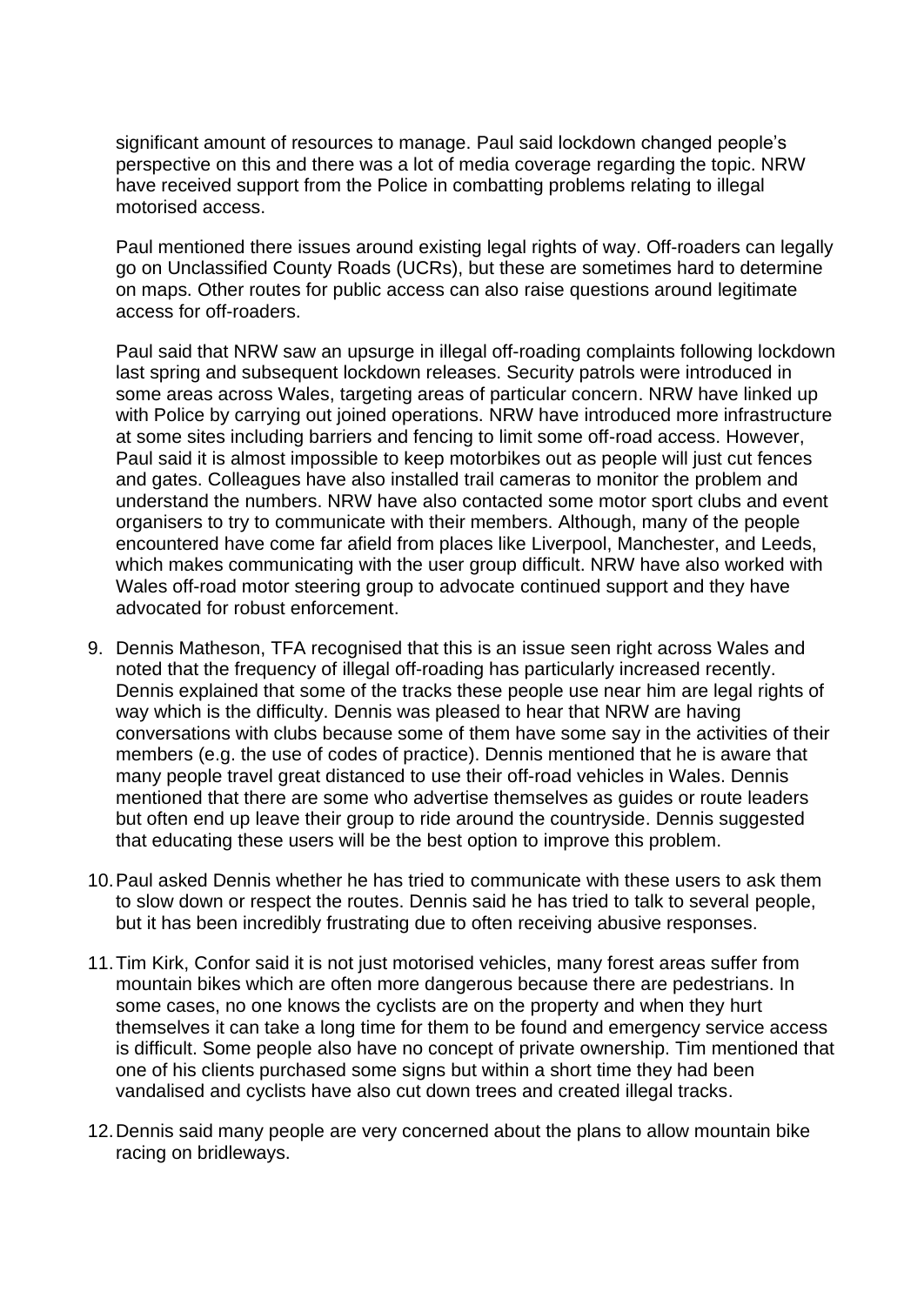- 13.Ruth Jenkins, NRW asked whether it would be worth getting a bit more clarity at the meeting around the access issues and what is proposed regarding legislative changes. Zoe agreed that more clarity would be helpful for this group. Ruth mentioned that there [Wales \(NAFW\)](https://naturalresources.wales/days-out/recreation-and-access-policy-advice-and-guidance/networks-and-partnerships/national-access-forum-for-wales/?lang=en) could come to a WLMF meeting to provide an update. Bronwen mentioned that a representative from the NAFW was invited to the meeting. is ongoing work to understand what the opportunities are for the multiuse of current legal access routes. Ruth suggested someone from the National Access Forum for
- in his local area. Anthony said he is an active mountain biker, but he observes the local area and how some areas have been changed or modified to suit these users. The loss of rangers is noticeable and there should be people in the forest to observe, 14.Anthony Geddes, Confor said there is a huge amount of legal and illegal access activity correctly marked trails. Anthony described some of the routes off-road 4x4's use in his interact and engage with users. Anthony suggested that this resource is a major challenge to proactively engage with users.
- do not stick to a track. Farmers are also concerned about cross compliance and 15.Hedd Pugh, NFU Cymru said this topic has been discussed at his local access forum regarding 4x4's and motorcycles. Hedd said they have sent a letter to the Minister, Lee Waters to see if anything can be done about it and suggested perhaps, they could arrange for motorcycles to use Welsh Government property instead of them using private land. Many farmers are concerned about the mess these people create as they whether these activities could affect their single farm payments.
- access. Rachel described a mapping system used by NFU Cymru for fly tipping and asked whether NRW have a similar system available to map illegal off-roading 16.Rachel Lewis-Davies, NFU Cymru endorsed the comments and this is an increasing problem for NFU Cymru members. Rachel described observations regarding problems with scrambler bikes which can turn up any time day or night. They are causing ecological damage by not sticking to tracks and roads. Rachel explained that this is also an issue encountered on the urban fringe and these people cut fences to gain activities. Data and evidence could be collected to map the reported incidents across Wales which would help understand and monitor the extent of the problem. This is important because some of these areas are environmentally sensitive and even designated. Rachel suggested that they could help gather special data if it would help.
- 17.Martyn Evans, NRW said that this conversation shows that perhaps we are behind the curve and perhaps our interventions. There is an obvious resurgence of countryside use and perhaps route because analysis is required to improve the problems. Martyn mentioned that NRW have had conversations with the Chief Constable of South Wales Police and the Commissioner around getting ahead of this problem. Martyn suggested mapping the problem and building the evidence base through the National Access Forum for Wales. There are many concerns including liability, personal safety, private land damage and wildlife impact.
- 18.Bernard Griffiths, FUW recalled a situation encountered by one of their members, member decided to approach these people to do something about the situation. They where a group of people came down with a trailer full of vehicles to go off-roading. The just road around him in a circle and there was nothing this person could do about it. Bernard suggested that going forward, the only way to improve this situation is through new legislation.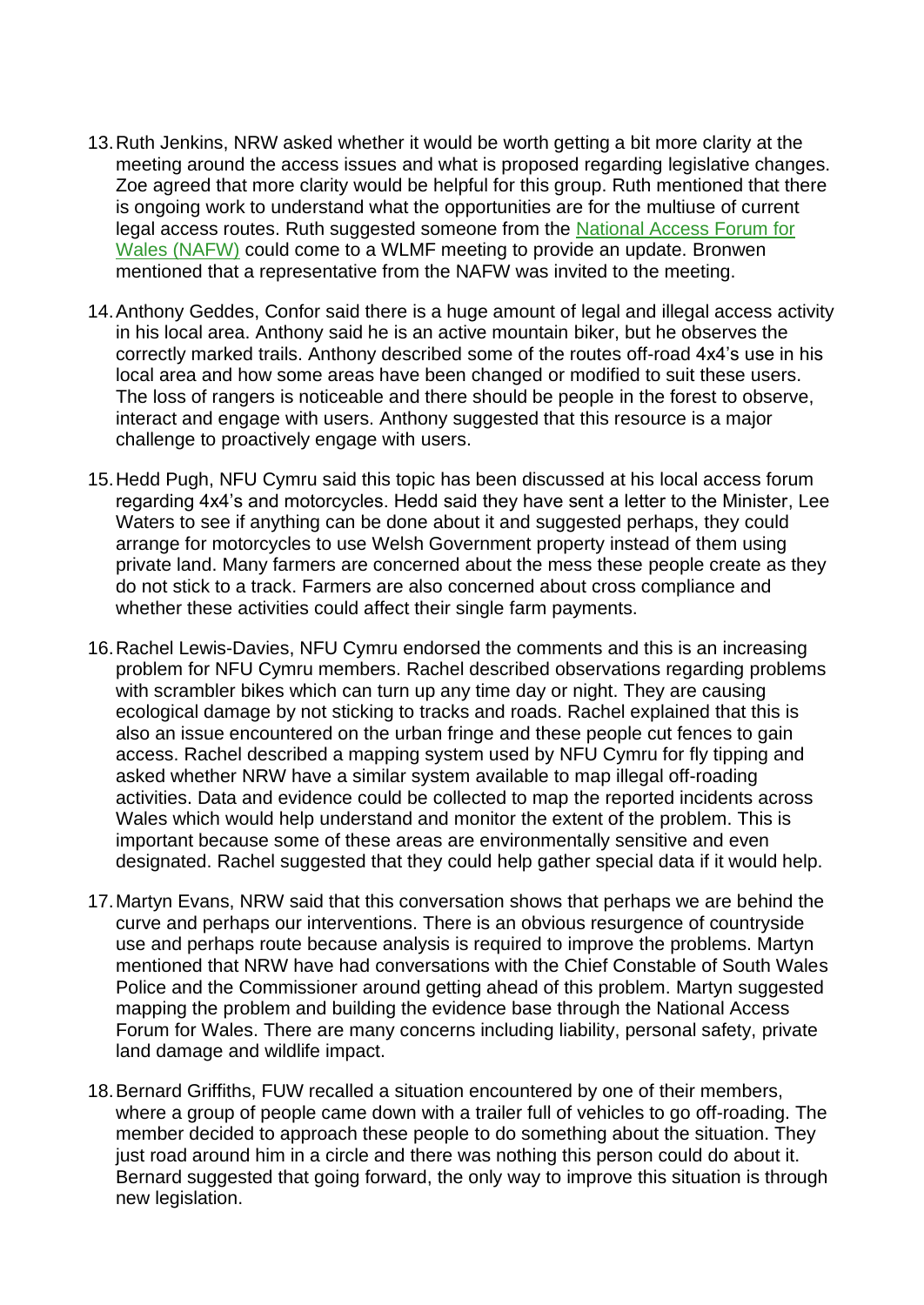- 19.Geraint Llyr Davies, NRW mentioned that he is the new Chairperson for the National people want more access to the countryside, but they need to understand how their activities both members of the public and those undertaking the activities. Geraint invited Paul Dann and Martyn Evans to the next National Access Forum for Wales meeting to discuss this topic further. Access Forum for Wales. Geraint said that this topic is already a concern for him, more activities can impact the countryside. People have already been hurt by off-roading
- suggested that this topic should be discussed again at a future meeting and asked 20.Zoe wondered what involvement the local County Councils have in this issue. Zoe Ruth, Martyn, or Paul to follow up this discussion and explore Rachel's idea on how we can better understand what is happening and where.
- 21.Paul said this is was a very important discussion. Paul reminded members that illegal off-roading is a crime which should be reported to the Police using 101. Reporting these incidents to the Police will help them gather evidence and map the issue. Paul said electric mountain bikes are becoming more affordable and now electric trail bikes are coming into the market which will need to be considered.
- Police websites. Paul mentioned that NRW generally use the police email to report on a 22.Rachel asked whether the advice to report incidents to the Police is on the NRW website because their members could be signposted to this guidance. Paul said he would have a look at the NRW website, but it is on the National Park websites and local local basis rather than phoning them.
- 23.Zoe thanked Paul for joining the meeting and suggested further discussion is required at the next National Access Forum for Wales meeting and suggested they could invite the Police to join the conversation. Zoe asked that perhaps an update could be fed back to this group.
- included within the Forestry Act 1967 in terms of enforcement within the by-laws which 24.Martyn mentioned the use of forestry powers which allows the issue of formal warnings and could potentially lead to vehicles being confiscated. Paul mentioned that colleagues would need to be enforcement officers. Paul noted that there are powers can be used but are not as strong as the Police powers under Section 59 of the Police and Reform Act 2002.

## **Item 4 NRW Updates**

- feedback or comments regarding the items in the document. 25.The Chair mentioned that an Update Paper was circulated to members prior to the meeting which included links to further information. Zoe asked if there were any
- 26.Ruth Jenkins, NRW had the following additional updates:
	- [and trapping of wild birds in Wales](https://ymgynghori.cyfoethnaturiol.cymru/evidence-policy-and-permitting-tystiolaeth-polisi-a-thrwyddedu/nrw-s-approach-to-regulating-the-shooting-and-trap/) is live and closes on 11<sup>th</sup> November 2021. • A reminder that the [Consultation on NRW's approach to regulating the shooting](https://ymgynghori.cyfoethnaturiol.cymru/evidence-policy-and-permitting-tystiolaeth-polisi-a-thrwyddedu/nrw-s-approach-to-regulating-the-shooting-and-trap/)
	- • NRW will be attending the Climate Change Environment and Infrastructure Committee meeting at the end of the month. Sessions at the meeting will be on biodiversity and environmental governance and flood and climate change.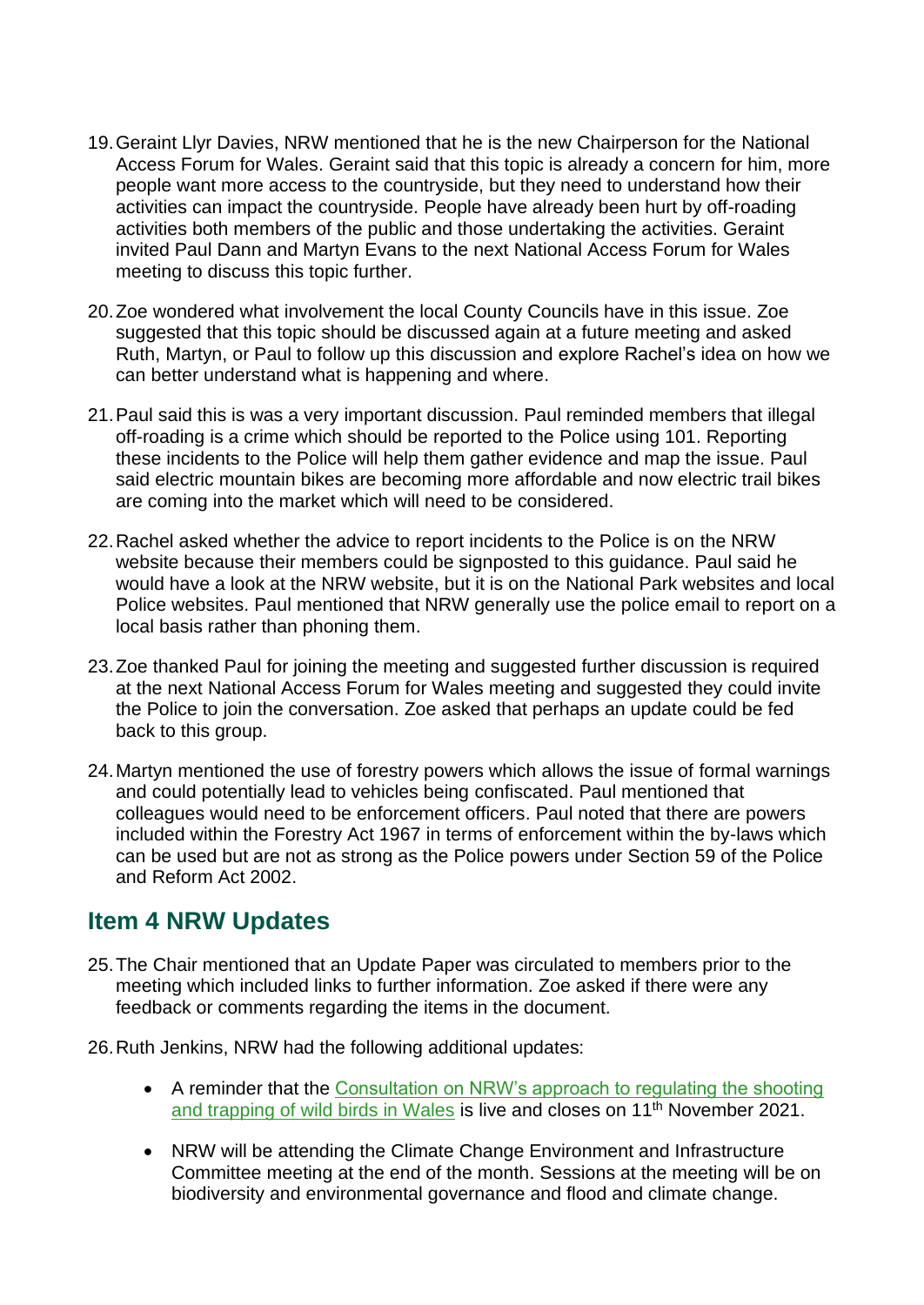- Committee which will either be at the end of the month or in October. • NRW are also expecting to attend a session at the Economy and Rural Affairs
- • Ruth mentioned the Deep Dive into Forestry and Woodlands which was run by Lee Waters. Ruth said there are two further Deep Dives which have been announced on Biodiversity and Renewable Energy.
- 27.Fraser McAuley, CLA asked when will the Deep Dives be held. Ruth said the full timetable has not been received yet.
- able to liaise. Zoe asked whether this is being followed up. Dennis said the TFA have specific area and is being followed up by an action plan of steps which have been Government which includes suggested interventions which have come from these 28.Dennis Matheson, TFA recalled the Deep Dive meeting with Lee Waters last month. Dennis mentioned that trees and tenants is a major problem and the TFA have offered to have a conversation to try to come up with some solutions but have not yet been written to Welsh Government which was acknowledged but it has not moved forward. Zoe asked how the Deep Dives are followed up. Ruth said it is an intense look at a highlighted. John Browne said the whole concept of Deep Dives started about 18 months ago with a series of ten regimes which are important to consider Sustainable Management of Natural Resources (SMNR). John mentioned that of the ten, seven have been completed with three more to come. There is a draft paper for Welsh Deep Dives.
- 29.Anthony Geddes, Confor mentioned that one of the recommendations from the Deep Dive into Forestry and Woodlands was to set up a forum to look at land partnership, question external investment and afforestation and farming working together. The Terms of Reference have been sent out with the session being led by John Travis and chaired by Sarah Jennings, NRW. Anthony has suggested that greater stakeholder engagement is necessary for this ongoing work.
- conversations with colleagues in the sector. 30.Dennis discussed a conversation he had regarding planting trees and felling licences. John said the vast majority of applications are done within 3 months and there were over 5000 felling licence applications last year. John welcomed any feedback or

#### *AP September 01: John Browne and Dennis Matheson, TFA to follow up conversation regarding tree planting and felling licences.*

 perhaps needs to be addressed as many of these banks would grow fantastic timber and create great conservation areas with new woodland. There used to be a bracken highlighted. Anthony requested an update relating to the reported incidents of illegal felling to understand the scale of the problem. 31.Tim Kirk, Confor said that there are some thriving bracken areas across Wales which have minimal use to farming, forestry and nature conservation. Tim suggested that this challenge fund and could be looked at afresh. Ruth mentioned that part of the process of getting the right tree in the right place is being able to identify what the 'right place' is. Martyn said there could be a potential way forward and suggested this should be looked into further. Ruth mentioned that in terms of the barriers, the 'where' has been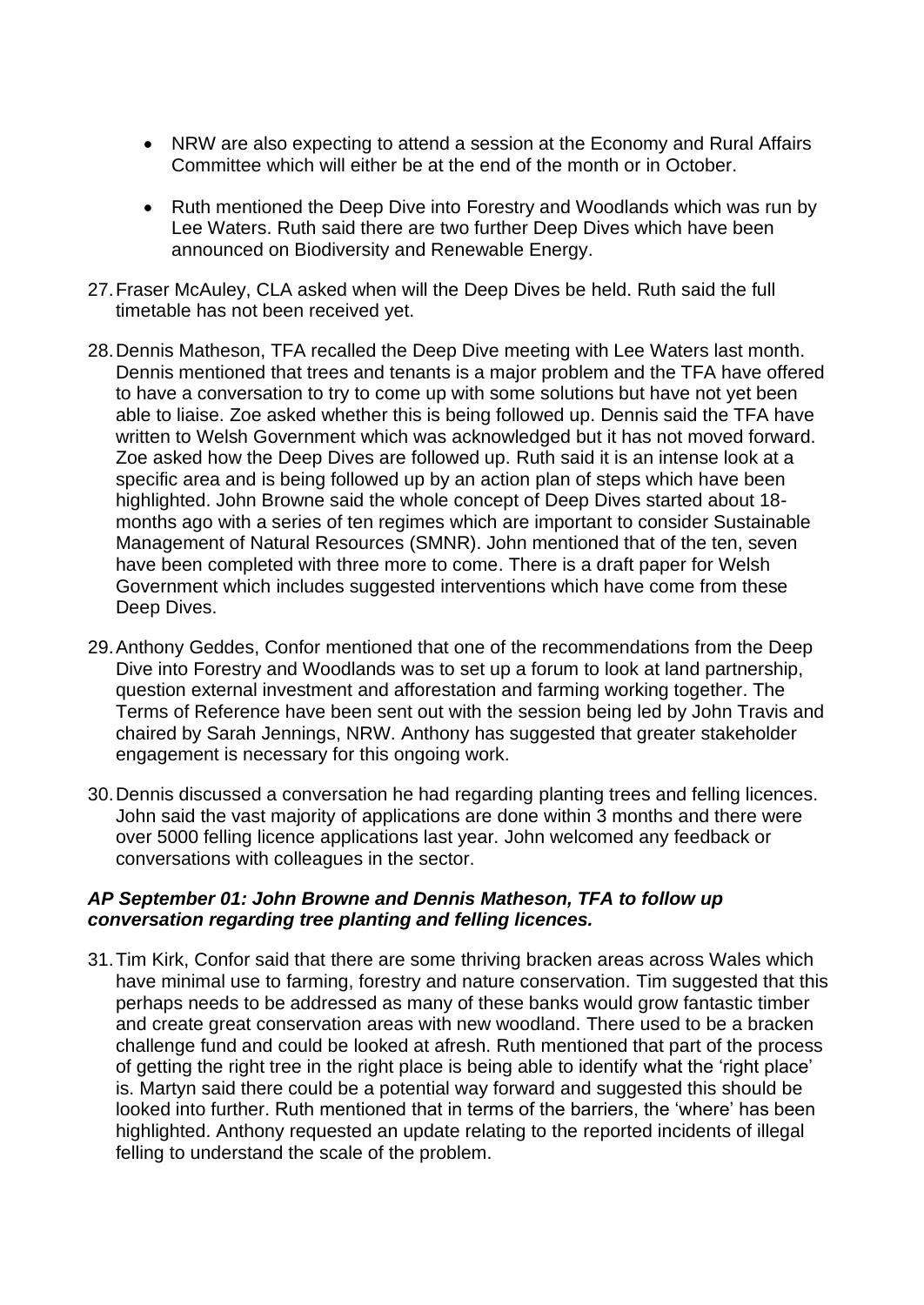#### *AP September 02: Ruth and Martyn to provide an update relating to the reported incidents of illegal felling to understand the scale of the problem, how NRW have responded and the level of resources on enforcement and operational teams.*

- appropriate enforcement action on a few significant cases. Martyn encouraged members to report any genuine illegal felling activity so that the appropriate action can 32.Martyn mentioned that NRW have seen an increase in illegal felling and are taking the be taken. Martyn mentioned that there is perhaps a lack of public misunderstanding of what can be done within the scope of a licence.
- 33.John mentioned that this was looked at within the Agri White Paper consultation to clarify the position with Ash. The current stance is to rely on very clear guidance which will become the mechanism for landowners to know what they can and cannot do.
- Martyn suggested that many instances are linked to using timber for firewood and 34.Sarah Hetherington, NRW asked what the driver for this increased illegal activity is. clearance for agricultural purposes. John agreed and mentioned that the price of timber has doubled in a very short time.

## **CLA / TFA / Welsh Government CLA / TFA / WeIsh Government**<br>35.FUW: Bernard Griffiths, FUW mentioned that colleagues have been busy preparing a **Item 5 Update from FUW / NFU Cymru / Wales YFC / Confor /**

- New Zealand and the possible step towards membership of the CPTPP. submission for the Senedd consultation regarding the Agricultural Pollution Regulations. FUW have been looking closely at the UK trade deals with Australia and
- 36.**NFU Cymru**: Rachel Lewis-Davies mentioned that the enquiry on the water regulations experienced farms being bought for complete afforestation which is an increasing area change and are willing to increase tree cover on their farms with the appropriate is very important and NFU Cymru are working on their submission. NFU Cymru will be releasing their policy paper on tree cover in Wales in the next few weeks which makes a number of important recommendations. A number of areas in Wales have of concern. NFU Cymru members are keen to become part of the solution to climate support. The targets of tree planting on farms must be integrated rather than replacing them. Rachel will share the paper with the group once it has been published.

 because these create employment opportunities. Unless farmers are on board with the Tim Kirk, Confor said there has been a lot of publicity regarding large farms being bought by people from outside of Wales. Tim suggested that this is a false concern Welsh Government's target of 40,000ha of trees planted, there is no hope in achieving it.

 Rachel mentioned that this is about keeping farmers on the land for the multiple benefits they can deliver. This involves integrating tree planting and increasing tree coverage on Welsh farms to help deliver the ambitious government targets but also allowing rural Welsh communities to thrive.

Hedd Pugh, NFU Cymru mentioned that Welsh farmers are not against planting trees but do not want largescale afforestation. Welsh farmers do not want to export food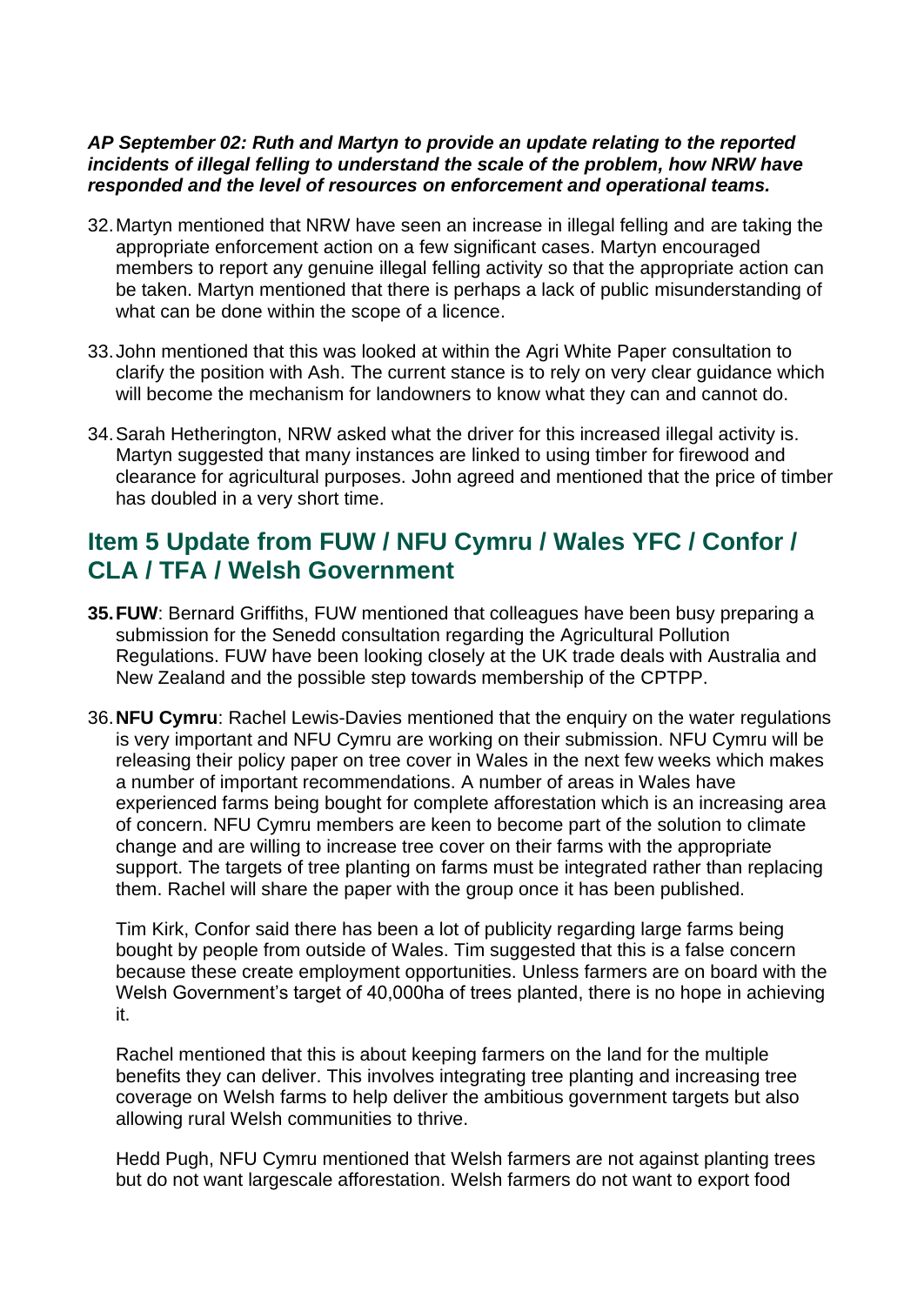production to other parts of the world. Hedd mentioned that it is about planting the right tree in the right place.

- extended as soon as they have appointed a new CEO/Chairperson. 37.Marc Williams, NRW mentioned that Wales YFC have been recruiting for a new CEO and there have been some extensive changes in officers. Marc said an invitation will be
- 38.**Confor**: Anthony Geddes mentioned that part of the deep dive was to understand the deep dive team on work streams including an industrial strategy for timber and fibre. route forward regarding afforestation. Confor continue to work with members of the Other areas of work include looking at the replacement for Glastir and delinking planning and grant planting.

Tim Kirk, Confor said that to encourage farmers, we should mention the current status of the timber market; for a variety of reasons the timber market is booming.

- consultations mentioned by others along with responses to the Economy, Trade and 39.**CLA:** Fraser McAuley said that the CLA are also working towards the same Rural Affairs Committee priorities and Climate Change, Environment, and Infrastructure Committee priorities.
- solutions to the tenant farmers and The Water Resources (Control of Agricultural trying to work with Welsh Government to try to come up with solutions but Dennis 40.**TFA:** Dennis Matheson mentioned that TFA Cymru is currently working on finding Pollution) (Wales) Regulations 2021. Dennis recalled that after 4-months after these Regulations were introduced, Welsh Government provided the draft Frequently Asked Questions document for tenant farmers. This document lists the problems but did not provide any solutions which means tenants are in a very difficult situation. Tenants are in a situation where they either ignore the regulations and risk prosecution, comply with the regulations, and break the terms of their tenancy or give up farming. The TFA are doubted there are any as everything stands. Dennis also discussed the challenges tenants face regarding tree planting.

Ruth mentioned there will be an update for those who usually received them from Chris Botting regarding the Glastir Verification Status Report.

#### *AP September 03: NRW to circulate the Glastir Verification Status Report to members.*

Geraint Llyr Davies, NRW said he feels that compared to England, Wales is a step behind regarding funding or financial support for farmers. Spencer Conlon, Welsh Government said they do look at what goes on in England.

 responding to both the committee review and the judicial review. 41.**Welsh Government:** Spencer said Welsh Government are currently in the process of

## **Item 6 WLMF Survey Responses & Stakeholder Engagement**

42.A questionnaire was created to help move the group forward, discuss immediate topics and work collaboratively to deliver actions. This provided an opportunity for the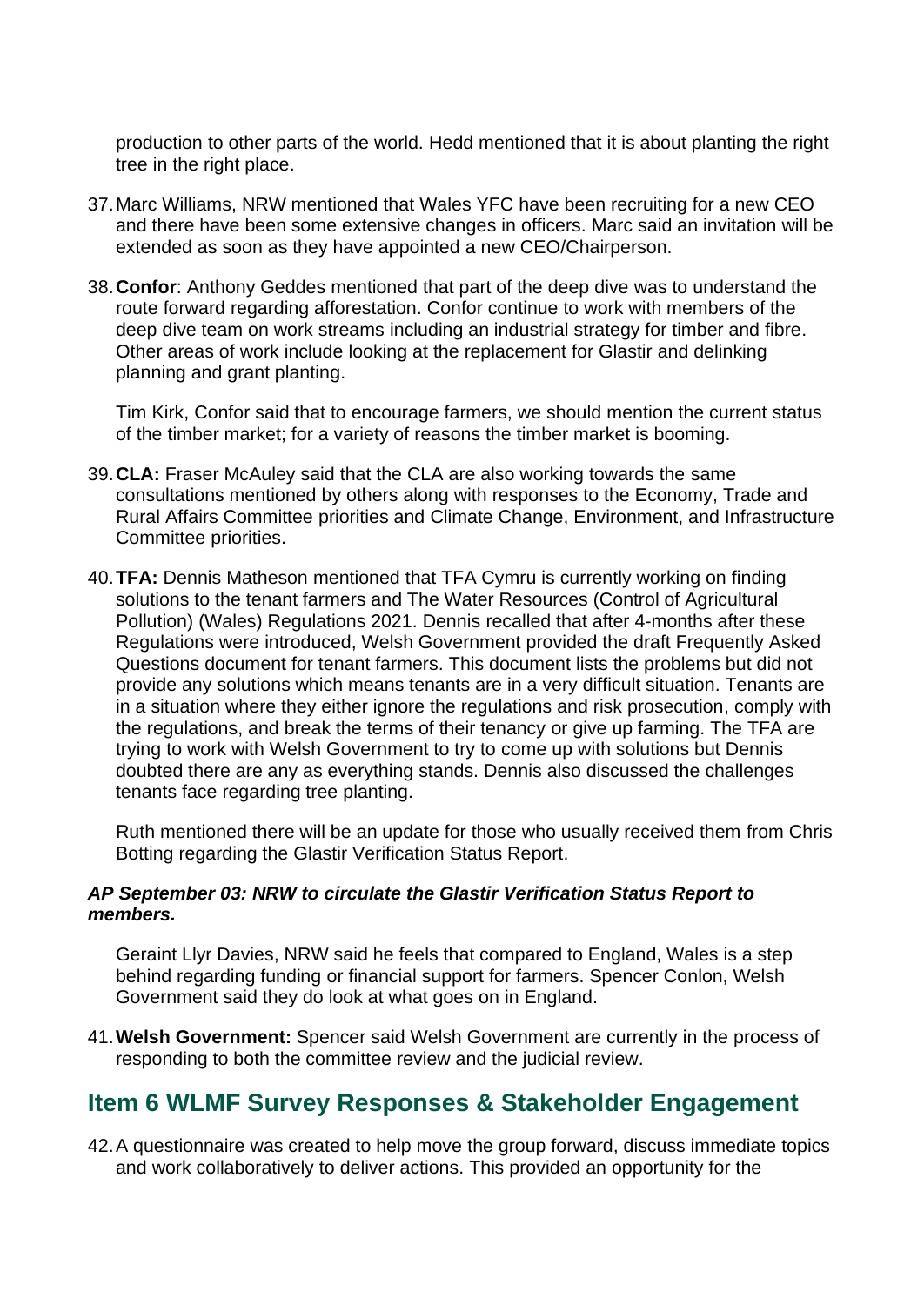members to review the survey responses and agree how the group will work together to progress.

- 43.Survey responses were summarised and sent to members in June and Bronwen Martin, NRW briefly recapped these so the group could consider the next steps.
- 44.Bronwen asked members to share their views on the direction of the group. Bronwen said that in order for the group to continue as a platform for information sharing, perhaps the dialogue between the meetings could be increased; for example, encourage the circulation of relevant news/information from stakeholders throughout the year.
- opportunities. For example, recognising the challenges and opportunities around topics 45.Ruth said that the responses highlight a number of key themes which may present for some Task & Finish type opportunities which would look at the challenges and like sustainable land management, farm management and food and timber production.
- discussed. Zoe reminded the group that the once the meeting minutes have been agreed by the group (and translated into Welsh), they are published on the external that NRW are looking at stakeholder engagement to make sure there is a plan in place 46.Zoe asked members whether they had any feedback and agreed that continuing communication with members will be very valuable. Zoe discussed the possibility of inviting new members to the group but suggested that instead of extending the membership, people could be invited to attend as guests when a relevant topic is being NRW website for all to assess - [Wales Land Management Forum \(WLMF\).](https://naturalresources.wales/guidance-and-advice/business-sectors/farming/wales-land-management-forum/?lang=en) Zoe said and communication is proactive and positive.
- worked well with a main theme and a panel discussion with guests. Marc asked the 47.Marc mentioned that NRW have recruited a Stakeholder Engagement Officer which will be key going forward to help us engage and share information whilst being transparent with the wider group. Marc said that the June WLMF meeting was interesting and views of members and asked whether the group would like a similar format to the November meeting with a different theme.
- 48.Anthony asked if the summary of the survey responses could be recirculated.

#### *AP September 04: Bronwen Martin, NRW to recirculate the summary of the survey responses.*

- 49.Rachel Lewis-Davies, NFU Cymru said that ahead of the Agricultural Bill next spring, it would be good to see the position papers that NRW have prepared and then discuss them at a future meeting.
- 50.Bronwen said the survey was very valuable exercise and thanked the members for their honest feedback and comments.

## **Item 7 WLMF & WWMF SuDS Workshop Update**

51.A 'one-off' collective workshop session is proposed to discuss SuDS, with both the members of the Wales Land Management Forum (WLMF) and Wales Water Management Forum (WWMF) to attend.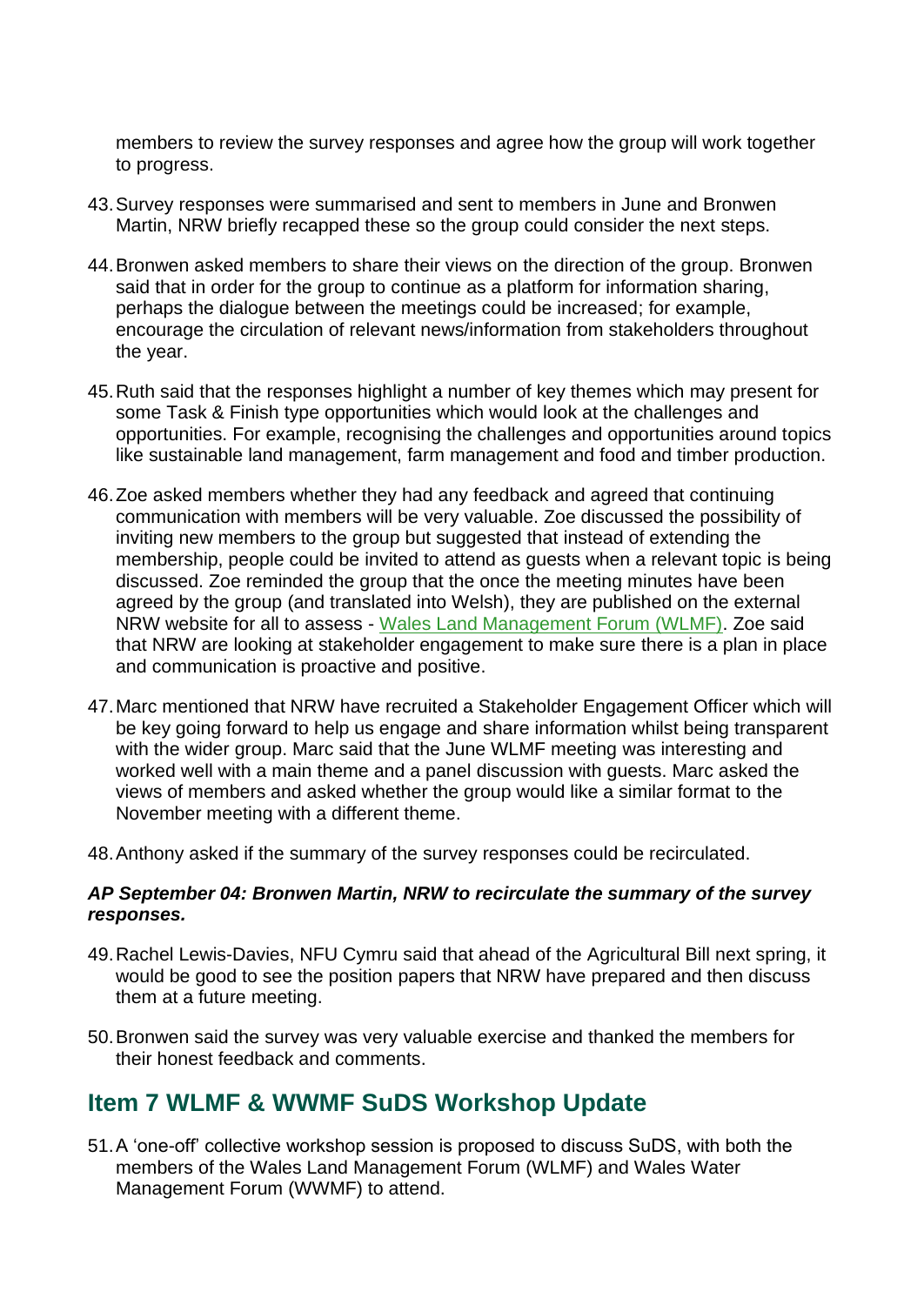- 52.Marc discussed the anticipated plan for the workshop including the proposed date/time and draft agenda.
- 53. The proposed date for the workshop is  $12<sup>th</sup>$  October from 10am 12pm and will be held on Microsoft Teams.
- 54.The draft agenda includes sessions on:
	- Stakeholder interests and discussion on the use of SuDS from the perspective of those in the agricultural and forestry sectors
	- Background of current legislation and planned changes
	- River Basin Management Plans and the use of SuDS
- 55.Marc thanked Rachel and Anthony for their feedback, comments, and ideas. Rachel suggested inviting consultants to the workshop to make sure the messages are reaching a wider audience. Marc asked the group whether they agree to inviting others to the workshop, the group were in support of this.
- 56.Marc asked the group whether anyone else had some suggestions to help inform the agenda for the workshop.
- to review the use of SuDS within a specific time period, which has now lapsed. Rachel be presented to Welsh Government so that they start to recognise some of the 57.Rachel asked what the output of the workshop will be. Rachel acknowledged that relevant Welsh Government officials will be there, but they also made the commitment suggested that any information captured is collated into something formal which could difficulties with this legislation. Marc said he would take these comments back to Ceri Jones, NRW who is in communication with Welsh Government.
- that she will forward the invite and make a note of responses to provide to Marc. 58.Anthony mentioned he will not be able to attend the workshop but will happily forward the invite and information to colleagues to there is wider attendance with good feedback. Marc mentioned that members can either submit the contact details of their colleagues to the team or they can forward the invite directly to them. Rachel confirmed

## **Item 8 WLMF & Area Statement Workshop**

- meeting regarding the proposed WLMF & Area Statement Workshop. Logistically, at 59.Marc mentioned that some internal discussions have been had since the last WLMF the moment there are some concerns about the risk of holding a large event and some people may still feel uncomfortable in attending these types of events.
- 60.Marc outlined the updated proposed plan which includes holding five individual workshop sessions of each of the themes. These will be for a maximum of two hours multiple themes instead of splitting off into different 'rooms' and can now attend more and presented virtually on Microsoft Teams. This will allow members to contribute to than one session if interested.
- 61.The plan is to have these sessions over the next three months from October to December, but this can be extended if needed. The five themes include natural flood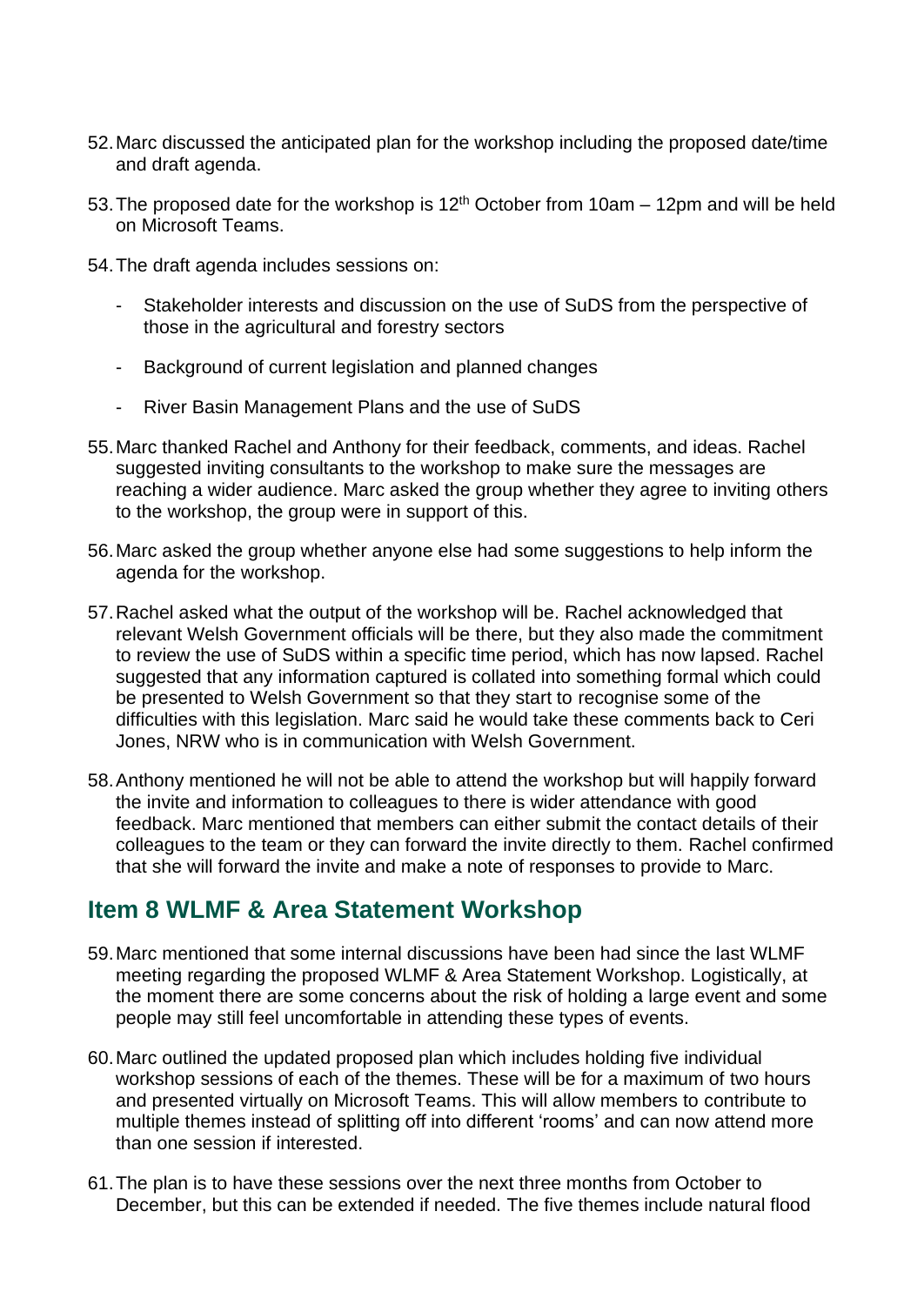which will include videos, guest speakers and a discussion and feedback session. Marc management, woodlands, trees and hedges, common land, healthy hillsides, and food networks. Marc said each session will have an introduction followed by the workshop asked the members for their thoughts on having these proposed shorter individual sessions. Dennis Matheson, TFA asked whether people will be able to dial in to these, Marc confirmed this will be possible.

- 62.Zoe said this plan sounds very interesting and will be good to dive into them in a little more detail during these sessions.
- 63.Geraint Llyr Davies, NRW suggested that hedgerows are a missed opportunity and the hedgerows are more likely to be acceptable in a tenant-landlord situation. benefits need to be recognised. They are vital assets which can help deliver so many benefits. Dennis agreed with Geraint's comments and mentioned that planting

 Martyn said it is important to understand why hedgerows became benign and predominantly linked to the food production policy of the government through the 70s and 80s and beyond, where more food production was required to feed an eversubsequently removed in the past. Geraint suggested hedgerow decline was growing population. Geraint mentioned that the circle is turning and there is more understanding. Where Geraint has put hedgerows back, his problematic fields have now benefitted.

John Browne, NRW agreed with Geraint's comments regarding benefits of hedgerows and there is a climate emergency and biodiversity emergency and hedgerows are vital. Regarding the profitability of woodlands, John said that it is not only the right tree in the right place but also for the right reasons. The landowner needs to look at the reasons for planting trees not just the profitability.

- session and are working hard to limit the cross over between the themes for example 64.Bernard Griffiths, FUW asked what the healthy hillsides theme will contain that is not covered by the other four themes. Marc said that Healthy Hillsides is a project in South Central and will include discussions regarding management of hillsides such as bracken control. Marc said colleagues are in discussions regarding the content of each with common land and healthy hillsides.
- Area Statement meeting he joined so consideration needs to be given to the date and 65.Hedd said there was a small intake of farmers and landowners who attended the last time of these sessions to make sure it is practical.
- however these proposed sessions are run, there needs to be good professional missing at these events. 66.Anthony said that previous Area Statement events had a mixture of attendees, but engagement because the voice of the local farmer and the local forester is often

Anthony discussed the consultation on NRW's review of Area Statements [\(Position](https://ymgynghori.cyfoethnaturiol.cymru/area-statements-datganiadau-ardal/position-statement-kasur/)  Statement - [Keeping Area Statements Under Review\)](https://ymgynghori.cyfoethnaturiol.cymru/area-statements-datganiadau-ardal/position-statement-kasur/). Anthony said the PDF document attached to the consultation was impenetrable and difficult to understand. Anthony suggested the document needs to be clearer in order for people to respond to the consultation.